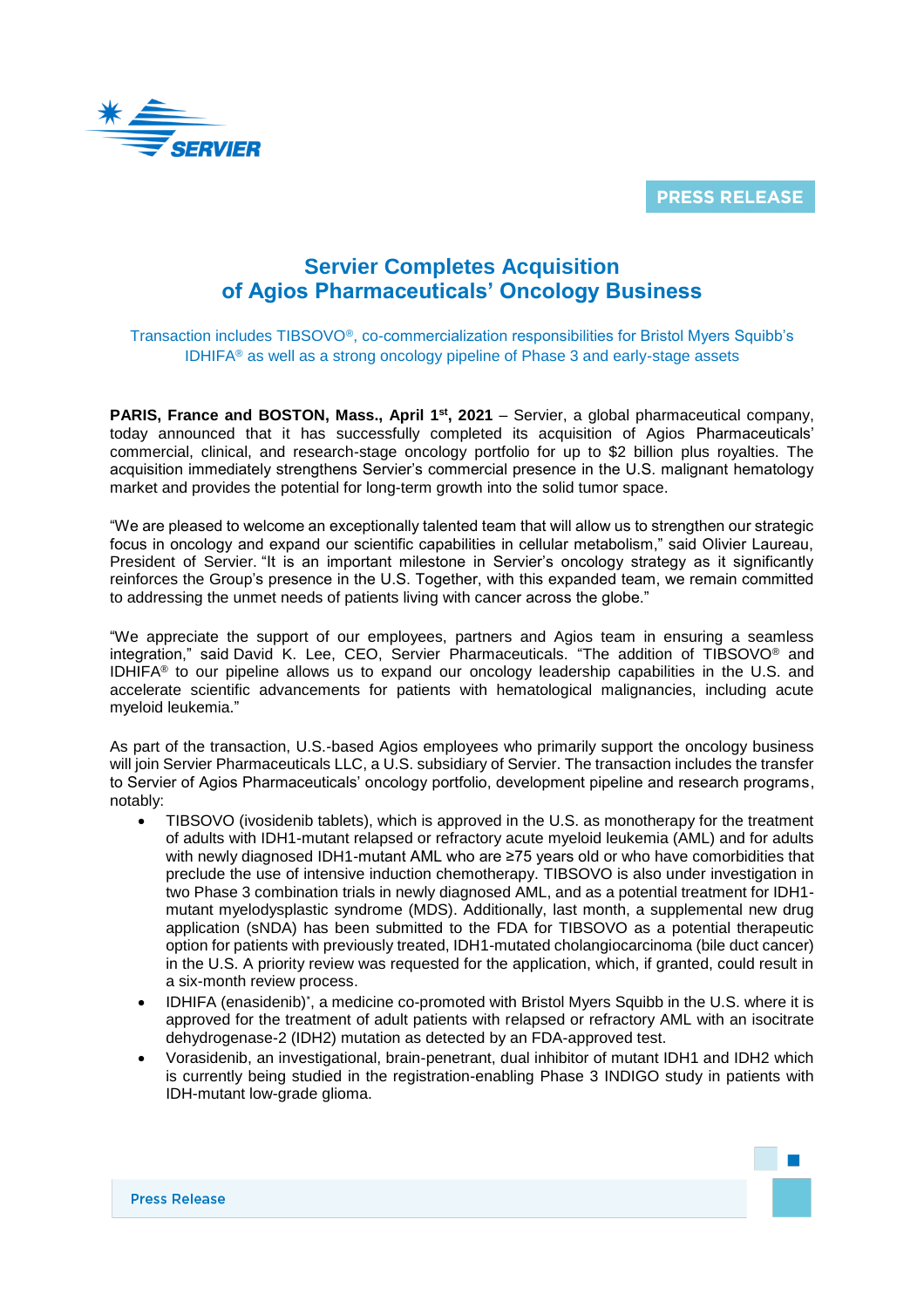

• AG-270, an investigational first-in-class methionine adenosyltransferase 2a (MAT2A) inhibitor being evaluated in combination with taxanes in patients with methylthioadenosine phosphorylase (MTAP)-deleted non-small cell lung cancer and pancreatic cancer.

Under the terms of the transaction agreement, Agios received an upfront payment of \$1.8 billion from Servier and is eligible to receive an additional \$200 million in a potential regulatory milestone, plus royalties. The transaction has been approved by both companies' respective boards of directors and Agios' shareholders. All regulatory clearances have been received from government authorities outlined in the agreement.

---

### **About Servier Group**

Servier is a global pharmaceutical group governed by a Foundation. With a strong international presence in 150 countries and a total revenue of 4.7 billion euros in 2020, Servier employs 22,500 people worldwide. Servier is an independent group that invests over 20% of its brand-name revenue in Research and Development every year. To accelerate therapeutic innovation for the benefit of patients, the Group is committed to open and collaborative innovation with academic partners, pharmaceutical groups, and biotech companies. It also integrates the patient's voice at the heart of its activities, from research to support beyond the pill.

A leader in cardiology, the ambition of the Servier Group is to become a recognized and innovative player in oncology. Its growth is based on a sustained commitment to cardiovascular and metabolic diseases, oncology and immuno-inflammatory, and neurodegenerative diseases. To promote access to healthcare for all, the Servier Group also offers a range of quality generic drugs covering most pathologies.

More information: [www.servier.com](http://www.servier.com/)



## **About Servier Pharmaceuticals**

Servier Pharmaceuticals, LLC is a commercial-stage company with a passion for innovation and improving the lives of patients, their families and caregivers. A privately held company, Servier has the unique freedom to devote its time and energy toward putting those who require our treatment and care first, with future growth driven by innovation in areas of unmet medical need.

Servier is committed to finding solutions that will address today's challenges. The company's oncology portfolio of innovative medicines is designed to bring more life-saving treatments to a greater number of patients, across the entire spectrum of disease and in a variety of tumor types.

Servier believes co-creation is fundamental to driving innovation and is actively building alliances, acquisitions, licensing deals and partnerships that bring solutions and accelerate access to therapies. With our commercial expertise, global reach, scientific expertise and commitment to clinical excellence, Servier Pharmaceuticals is dedicated to bringing the promise of tomorrow to the patients that we serve.

More information: [www.servier.us](http://www.servier.us/)

Follow us on Social Media: **In** 

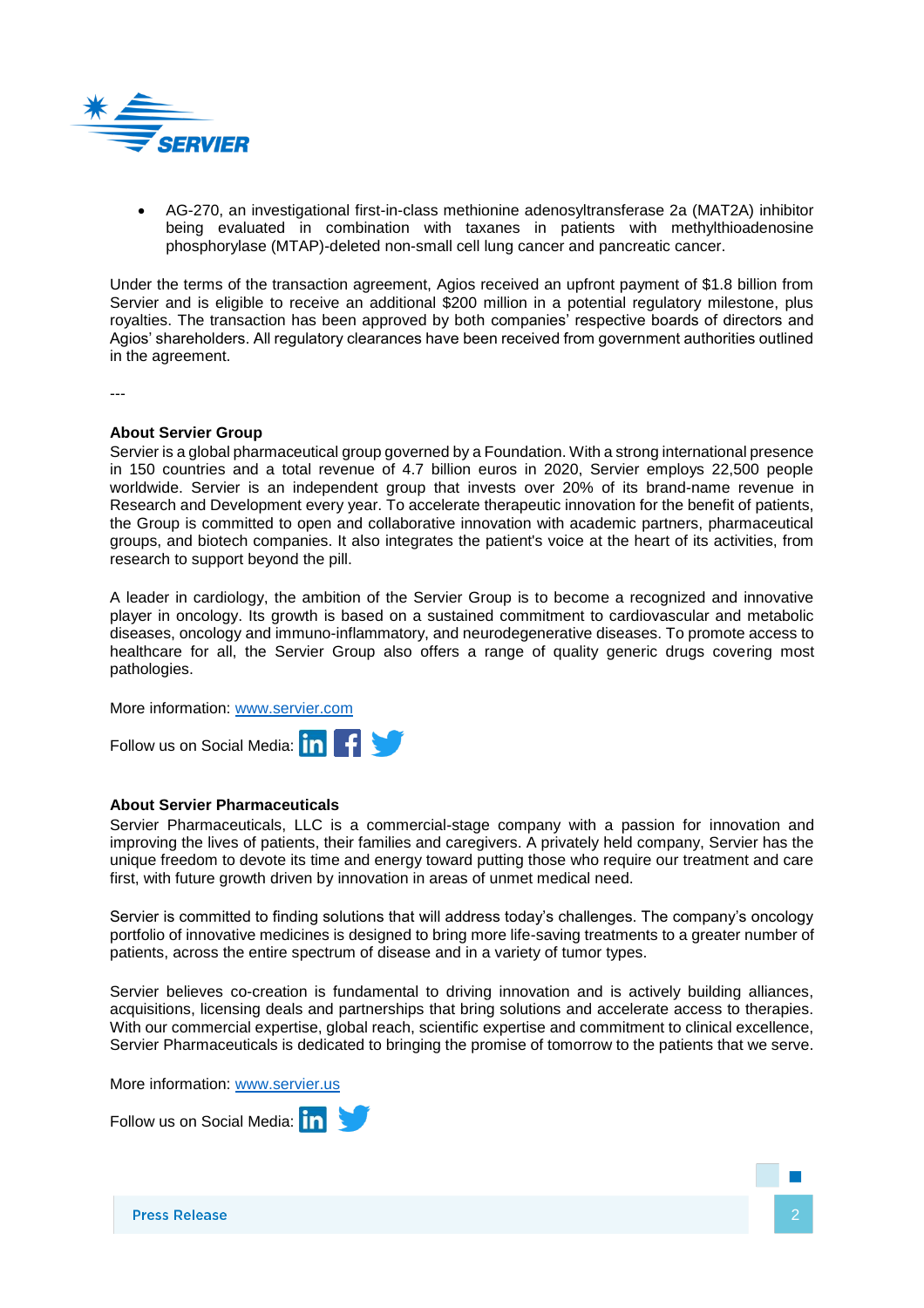

## **Press contacts**

Servier Group (France and worldwide) Sonia Marques [presse@servier.com](mailto:presse@servier.com) +33 (0)1 55 72 40 21 / + 33 (0)7 84 28 76 13

Servier Pharmaceuticals (U.S.) Kelly Schlemm [kelly.schlemm@servier.com](mailto:kelly.schlemm@servier.com)

### **Disclosures**

This release contains general information about the Servier Group and its entities (hereinafter "Servier and its Affiliates") and is intended for informational purposes only. The information is thought to be reliable; however, Servier and its Affiliates make no representation as to the accuracy or completeness of the information contained herein or otherwise provided and accept no responsibility or liability, in contract, in tort, in negligence, or otherwise, should the information be found to be inaccurate or incomplete in any respect.

Servier and its Affiliates are not acting as an advisor to the recipient of this information, and the ultimate decision to proceed with any transaction rests solely with the recipient of this information. Therefore, prior to entering into any proposed transaction, the recipient of this information should determine, without reliance upon Servier or its Affiliates, the economic risks and merits, as well as the legal, tax, and accounting characterizations and consequences, of the transaction and that it is able to assume these risks.

This statement also contains forward-looking statements that are subject to varying levels of uncertainty and risk. Investigational new drugs and indications are subject to further scientific and medical review and regulatory approval. They are not approved for use by the FDA.

Any reliance placed on this document is done entirely at the risk of the person placing such reliance. The information contained in this document is neither an offer to sell nor the solicitation of an offer to enter into a transaction.

The content of this document is a summary only, is not complete, and does not include all material information about Servier and its Affiliates, including potential conflicts of interest.

To the maximum extent permitted by applicable laws and regulations, Servier and its Affiliates disclaim all representations, warranties, conditions and guarantees, whether express, implied, statutory or of other kind, nor does it accept any duty to any person, in connection with this document. Without prejudice to the generality of the foregoing, Servier and its Affiliates do not warrant or represent that the information or opinions contained in this document is accurate or complete.

To the maximum extent permitted by applicable laws and regulations, Servier and its Affiliates shall not be liable for any loss, damage or expense whatsoever, whether direct or indirect, howsoever arising, whether in contract, tort (including negligence), strict liability or otherwise, for direct, indirect, incidental, consequential, punitive or special damages arising out of or in connection with this document, including (without limitation) any course of action taken on the basis of the same.